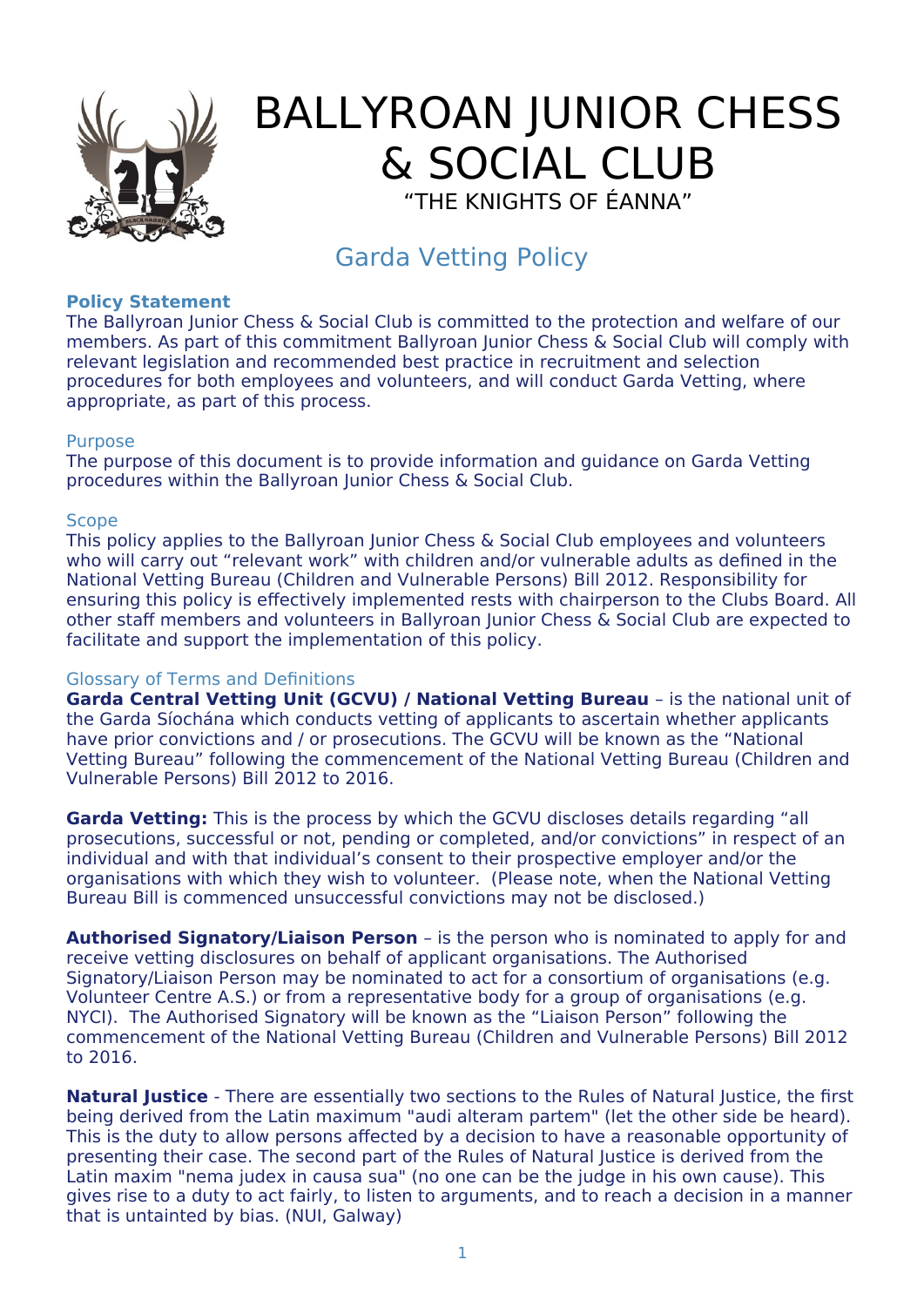#### **Child** – a person under the age of 18 years.

**Vulnerable Adult** – a person, other than a child who – Is suffering from a disorder of the mind, whether as a result of mental illness or dementia, Has an intellectual disability Is suffering from a physical impairment, whether as a result of injury, illness or age, or Has a physical disability, which is of such a nature or degree as to restrict the capacity of the person to guard himself or herself against harm by another person, or, that results in the person requiring assistance with the activities of daily living including dressing, eating, walking, washing and bathing.

#### **Principles**

Garda Vetting is just one of a number of elements that the Ballyroan Junior Chess & Social Club implements to ensure the protection and safety of the children and/or vulnerable adults in its care. Appropriate recruitment screening (including interviews, reference checking), child protection and health and safety procedures, etc. will be implemented along with Garda Vetting.

An individual will not work / volunteer with children or vulnerable adults in the Ballyroan Junior Chess & Social Club until their Garda vetting has been completed and the results conveyed to the organisation's Garda Vetting Officer by the Authorised Signatory / Liaison Person.

Having a criminal record will not automatically exclude an individual from employment/volunteering unless they relate to the offences outline in Section 10. Decisions on whether to involve an individual with prior criminal convictions will take into account:

- $\circ$  the individuals abilities, skills, experiences and qualifications;
- $\circ$  the nature of the conviction and its relevance to the job;
- $\circ$  the length of time since the offence took place;
- $\circ$  the risk to the service users, employees and organisation;
- $\circ$  training which may have occurred since the time individual's offence

The Ballyroan Junior Chess & Social Club will employ a Natural Justice framework in dealing with any disclosures of convictions.

#### Vetting Applications Process

All vetting applications for employment/volunteer roles with the Ballyroan Junior Chess & Social Club shall be processed by an Authorised Signatory/Liaison Person who is trained by the Garda Vetting Unit in the management of Vetting applications and disclosures. The Ballyroan Junior Chess & Social Club has appointed Volunteer Ireland to act as Authorised Signatory / Liaison Person on its behalf.

The Ballyroan Junior Chess & Social Club will nominate one staff member / Board Member / Steering Committee member to act as the 'Garda Vetting Officer' (GVO). The responsibilities of the GVO include:

- Assessing when Garda vetting is necessary for each employment position/volunteer role i.e. the role involves "relevant work" with children or vulnerable adults as specified in the National Vetting Bureau (Children and Vulnerable Persons Bill) 2012 to 2016.
- Ensuring that candidates for employment positions/volunteer roles are provided with the correct Garda vetting forms and that the forms are completed accurately and in full, prior to submitting them to the Authorised Signatory.
- Verifying the identity of the person submitting the vetting application by checking relevant ID (e.g. passport, driving licence)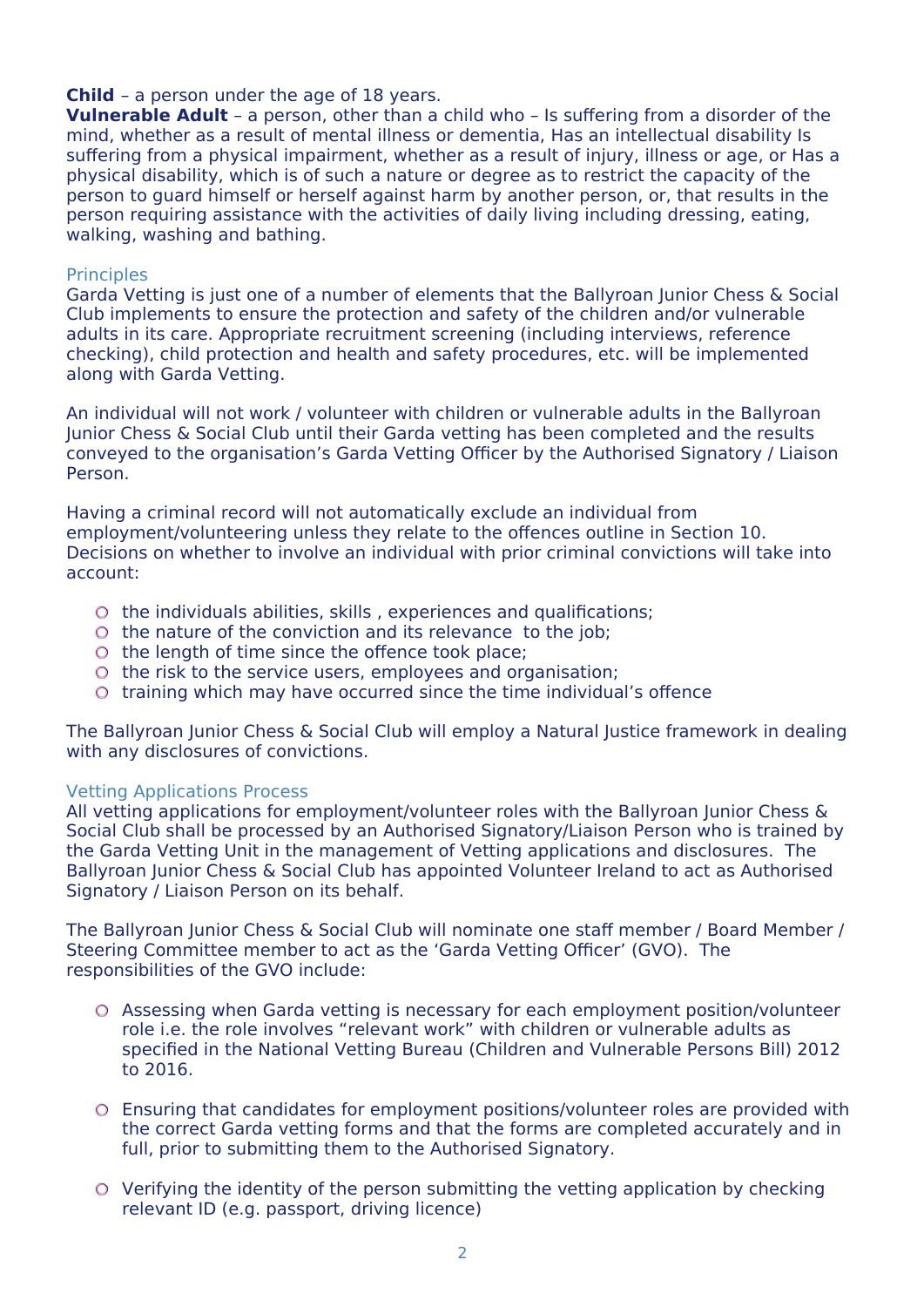- Ensuring all personal information in relation to vetting is kept confidentially and in compliance with Data Protection legislation and best practice
- That the Ballyroan Junior Chess & Social Club t staff / volunteers are aware of the organisation's Garda Vetting Policy.

The Ballyroan Junior Chess & Social Club will nominate 3 representatives from the staff / Board / Steering Committee to make up the "Garda Vetting Committee". The responsibilities of the Committee includes:

#### Ensuring organisational compliance with the Garda Vetting policy

Assisting the Garda Vetting Officer to make decisions on the suitability of candidates following the disclosure of convictions via the Garda vetting process.

 If the individual being vetted is over the age of 16 and under the age of 18, they are required to have a completed parent / guardian consent form which must be submitted along with their vetting application form.

The Ballyroan Junior Chess & Social Club will not accept historical vetting information from employment / volunteer candidates or from their previous employer's / volunteer managers. Each new volunteer must be vetted via the Ballyroan Junior Chess & Social Club vetting process, even if engaging an individual already vetted elsewhere. The Ballyroan Junior Chess & Social Club will require all of its existing staff/volunteers to be re-vetted at regular intervals of 3 years

#### Vetting Disclosures Process

On return from the GCVU / National Vetting Bureau the forms will be processed by the nominated AS / Liaison Person who will inform the Ballyroan Junior Chess & Social Club Garda Vetting Officer by letter / email of the results.

The Authorised Signatory / Liaison Person will pass on a copy of any possible or probable convictions to the Garda Vetting Officer for their consideration, and this document will be held confidentially.

Where there are no convictions, an offer of a position of employment/voluntary role will be issued to the candidate in line with the Ballyroan Junior Chess & Social Club other screening/recruitment procedures.

Where serious convictions are disclosed, (for e.g. those itemised in 10.1 and 10.2) a letter will be sent to the person asking them to attend a meeting with the Vetting Officer/Committee. This letter must not disclose the information on the returned Garda Vetting form. The purpose of this meeting is to allow the applicant (employee / volunteer) access to the information returned by the GCVU / Vetting Bureau and to give them an opportunity to explain the circumstances surrounding the conviction.

A written record of this meeting will be kept and the time, date and duration of the meeting recorded. At this meeting, the Ballyroan Junior Chess & Social Club will ensure that: Everyone, no matter what their history, is given fair and equal treatment and the right to state their case. Cognisance is of Repeat Offending, Restorative Justice and Rehabilitation of Offenders. A disclosure of conviction will not automatically preclude the applicant from obtaining the position in question. Cognisance is taken of the applicant's self-disclosure or non-disclosure of a conviction at the time of the application and of their experience (work record etc.) and rehabilitation subsequent to any conviction disclosed.

Where multiple convictions are evident but may be as the result of a particular lifestyle, e.g., drug addiction, then the change in lifestyle must be taken into consideration.

Applicants who deny any convictions returned by the GCVU / Vetting Bureau will be provided with details on how to write a letter of appeal to amend their records at the GCVU / Vetting Bureau.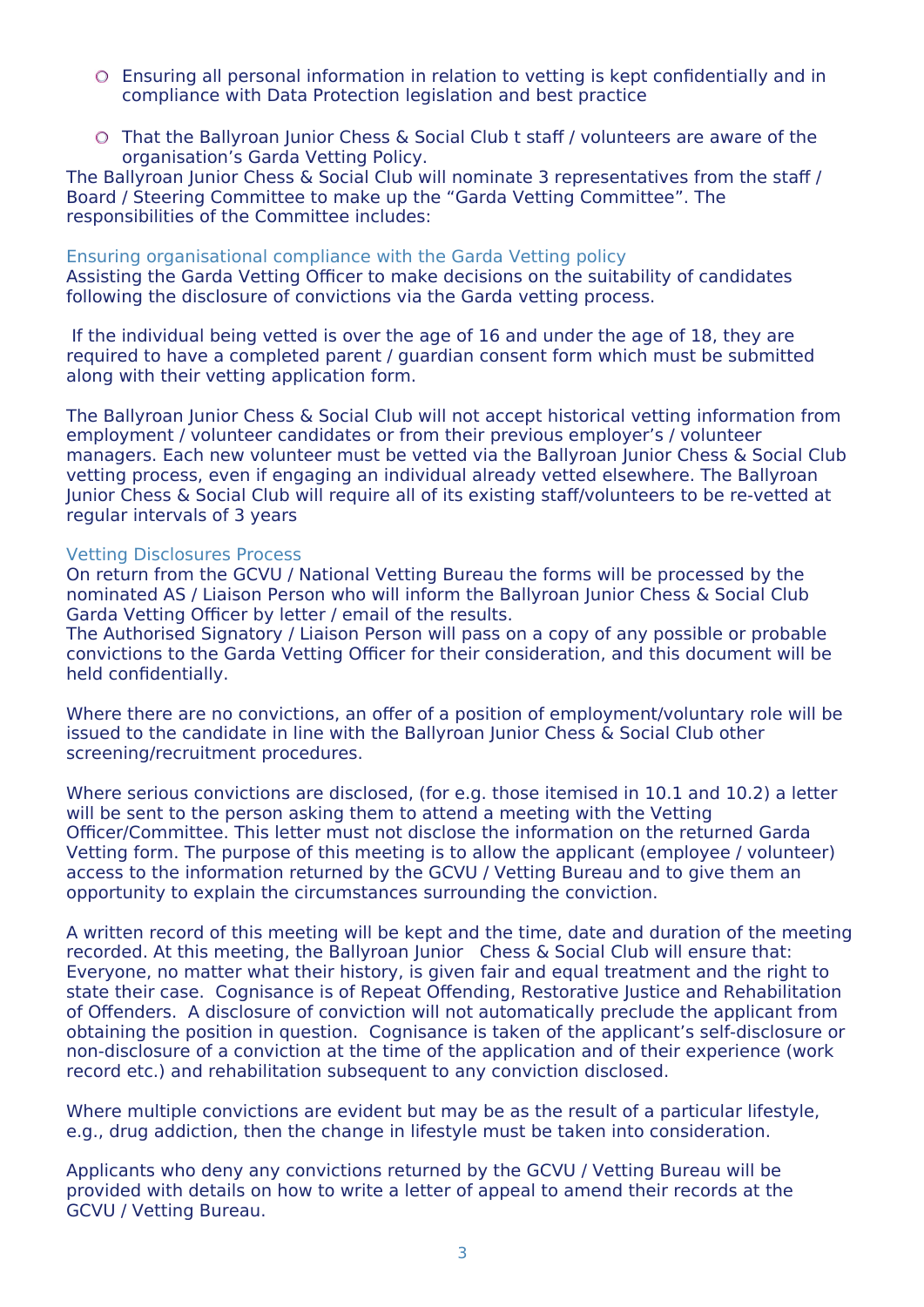Applicants are informed that in the case of uncertainties their form will be returned to the GCVU / Vetting Bureau seeking clarification.

The applicants name and date of birth are clarified at the start of the meeting as mistakes may be made by the GCVU / Vetting Bureau where names and addresses are similar.

The Ballyroan Junior Chess & Social Club will consider each Garda Vetting form returned with convictions individually and the

The Ballyroan Junior Chess & Social Club will always treat the applicant with respect, dignity and complete confidentially.

The Ballyroan Junior Chess & Social Club recognizes that there are three potential outcomes of the review meeting:

In line with this policy and taking all things into consideration including interview, current history and references, the applicant may be offered the position.

The applicants Garda Vetting form is returned to the GCVU for further clarification. In which case a second review meeting may be held.

The applicant is deemed unsuitable for the position on offer by nature of their history of offences.

In each case a written explanation of the outcome will be sent to the applicant by letter. A record of this letter, including date sent must be kept. A record of any replies received and any follow-up must also be kept.

#### Confidentiality and Data Protection

All information in the vetting process will be held in a manner consistent with the Ballyroan Junior Chess & Social Club confidentiality policy. The Ballyroan Junior Chess & Social Club also complies fully with good practice regarding the secure storage, handling and use of the GCVU / Vetting Bureau disclosures and personal vetting information as per our Data Protection Policy and our legal obligations under Data Protection Legislation

#### Circumstances for the Withdrawal of the offer to Work / Volunteer.

The Ballyroan Junior Chess & Social Club considers the following as reasonable grounds to withdraw an offer or opportunity of employment / volunteer role to an individual:

- The individual has been charged with, or convicted of a sexual offence;
- The individual has been charged with, or has a conviction for, an offence that relates to the ill treatment of a child, or a vulnerable adult;
- The individual has been charged with, or has a conviction for, the ownership, production or distribution of child pornography.

The Ballyroan Junior Chess & Social Club considers the following list of offences to be relevant, and each case will be considered in a case-by-case basis:

- O Offences against the person, e.g. assault, harassment, coercion;
- $O$  Breaches in trust, e.g. fraud, theft, larceny;
- O Offences against property e.g. arson, armed robbery;
- O Domestic Violence:
- O Offences against the state.

The Ballyroan Junior Chess & Social Club is conscious of not initiating policies that prohibit needlessly against rehabilitated individuals. Such cases will be objectively determined on a case-by-case basis in accordance with the criteria outlines in 5.3.

Appeal Process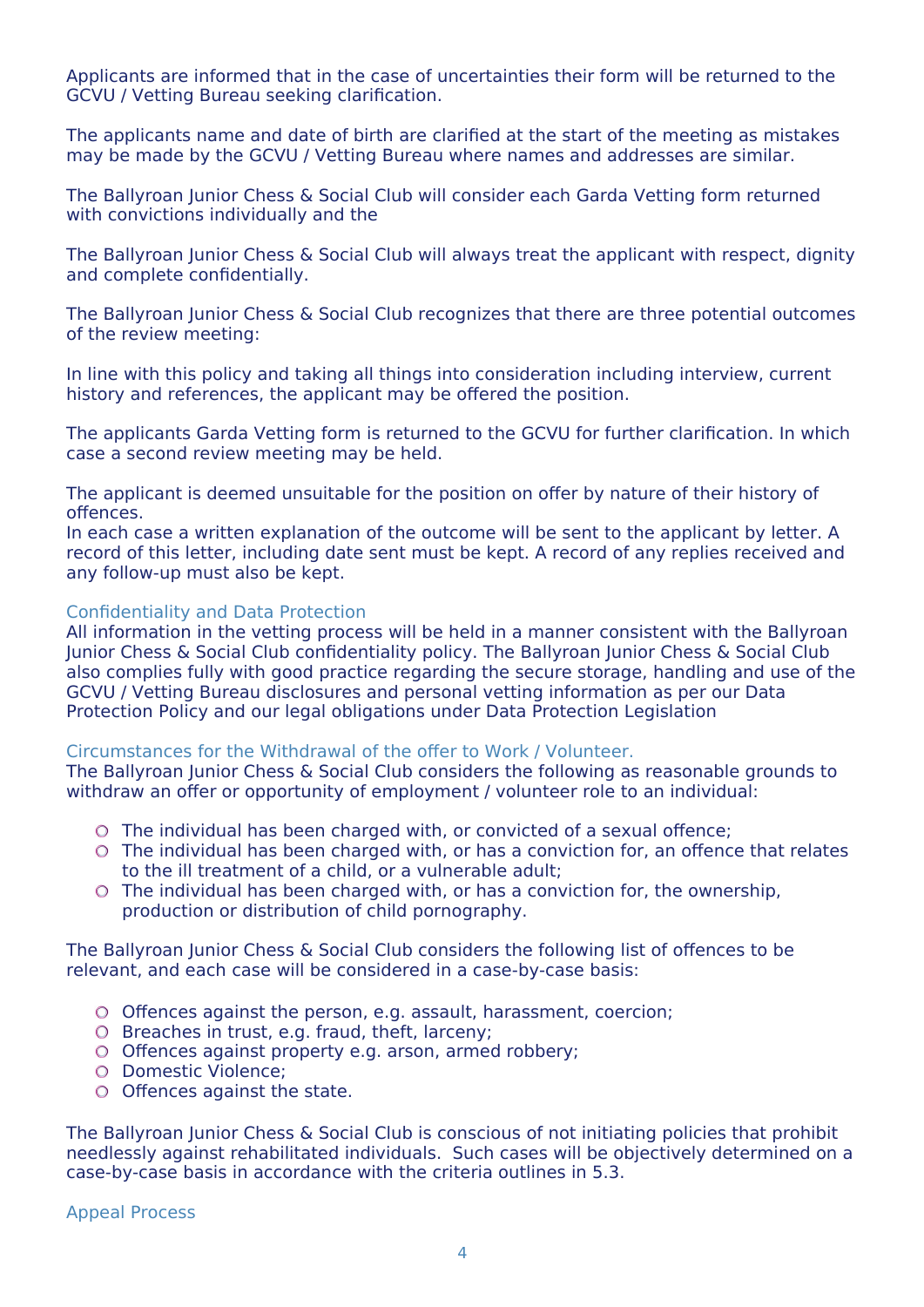While the focus is on protecting children and vulnerable adults, there are also safeguards and due processes for those being vetted, including the right to appeal. Appeals should be made in writing to the authorised signatory within 14 days of issue of the decision.

### Appendix to Garda Vetting Policy

Excerpt from Schedule 1, Part 1 and Part 2 from the National Vetting Bureau (Children and Vulnerable Persons) Bill 2012.

Relevant work or activities relating to children

1. Any work or activity which is carried out by a person, a necessary and regular part of which consists mainly of the person having access to, or contact with, children in -

(a) an establishment which provides pre-school services within the meaning of Part VII of the Child Care Act 1991,

(b) a school or centre of education, both within the meaning of the Education Act 1998,

(c) any hospital or health care centre which receives, treats or otherwise provides services to children,

(d) a designated centre within the meaning of section 2 of the Health Act 2007, in so far as it relates to

an institution at which residential services are provided in accordance with the Child Care Act 1991, (e) a special care unit provided and maintained in accordance with section 23K of the Child Care Act

1991,

(f) a children detention school within the meaning of section 3 of the Children Act 2001.

2. Any work or activity which consists of the provision of home tuition by a person pursuant to the Scheme administered and funded by the Department of Education and known as the Home Tuition Scheme.

3. Any work or activity which consists of treatment, therapy or counselling provided to a child by a person in the course of that work or activity.

4. Any work or activity which consists of care or supervision of children unless the care or supervision is merely incidental to the care or supervision of persons who are not children.

5. Any work or activity which consists of the provision of educational, training, cultural, recreational, leisure, social or physical activities (whether or not for commercial or any other consideration) to children unless the provision of educational, training, cultural, recreational, leisure, social or physical activities is merely incidental to the provision of educational, training, cultural, recreational, leisure, social or physical activities to persons who are not children.

6. Any work or activity which consists of the provision of advice, guidance, developmental, or counselling services, (including by means of electronic interactive communications) to children unless the provision of the advice, guidance, developmental or counselling service is merely incidental to the provision of those services to persons who are not children.

7. Any work or activity as a minister or priest or any other person engaged in the advancement of any religious beliefs.

8. Work as a driver of a public service vehicle which is being used only for the purpose of conveying children.

9. The provision by a person, whether or not for commercial or other consideration, of accommodation for a child in his or her own home.

10. Any research work or activities (howsoever described) carried out in a university, institute of technology or other establishment at which third level education is provided where a necessary and regular part of the research work or activity involves contact with or access to children.

11. Any application by a person to carry on or manage a designated centre within the meaning of section 2 of the Health Act 2007.

12. Any application by a person for a declaration of eligibility and suitability within the meaning of section 3 of the Adoption Act 2010.

13. Any assessment of a person's suitability to act as a foster carer by or under section 39 of the Child Care Act 1991.

14. Any assessment by or under section 41 of the Child Care Act 1991 of a person's suitability to act as a carer of a child in respect of whom he or she is a relative.

15. Any work or activity which is carried on by a person, a necessary and regular part of which requires the person to have access to, or contact with, children pursuant to the following enactments: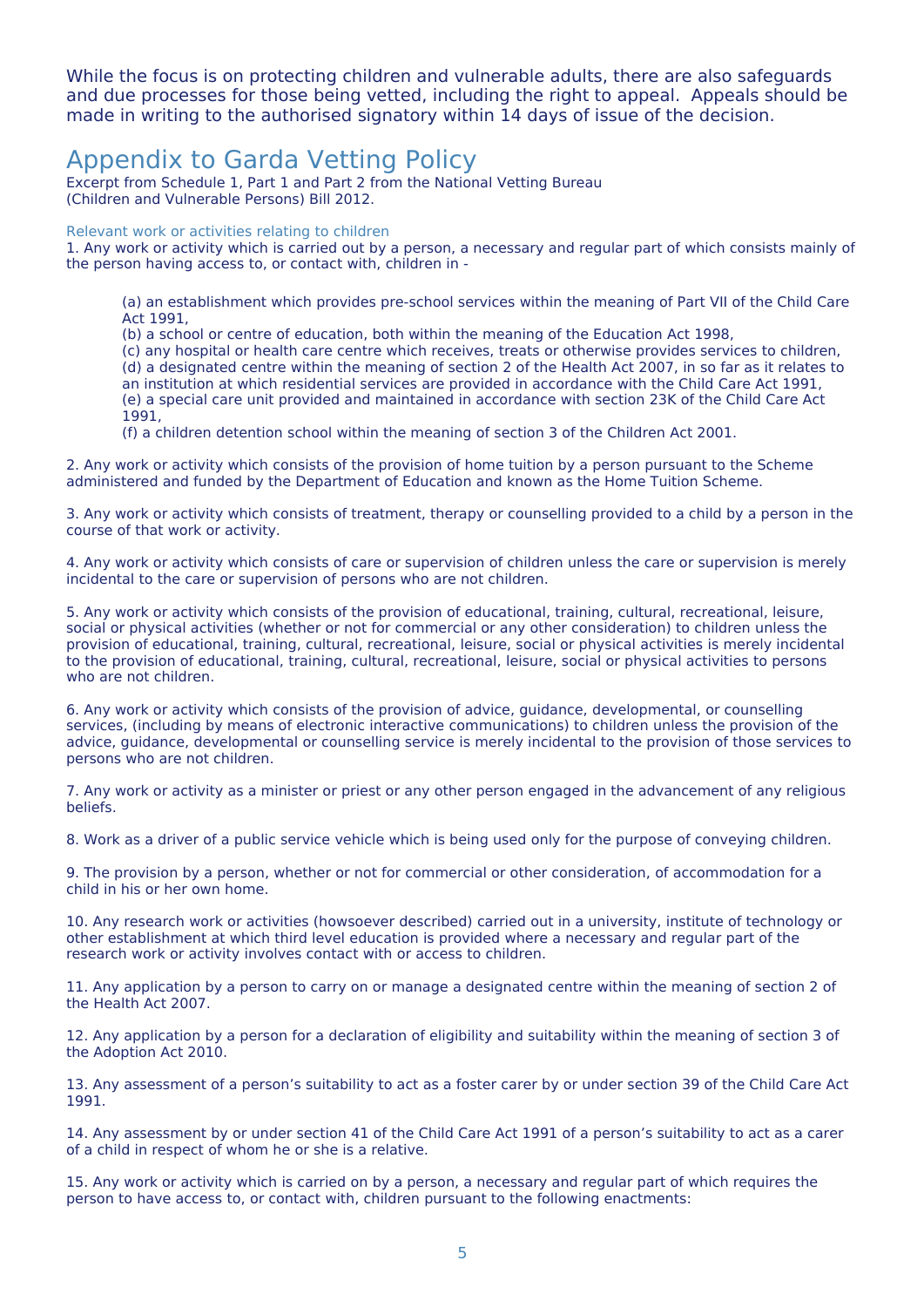(a) Medical Practitioners Act 2007;

(b) Nurses Act 1985;

(c) Nurses and Midwives Act 2011;

(d) Dentists Act 1985;

(e) Health and Social Care Professionals Act 2005;

(f) Pharmacy Act 2007;

(g) Pre-Hospital Emergency Care Council Order 2000 (S.I.No. 109 of 2000);

(h) Pre-Hospital Emergency Care Council (Establishment) Order 2000 (Amendment) Order 2004 (S.I. No. 575 of 2004).

PART 2

Relevant work or activities relating to vulnerable persons

1. Any work or activity which is carried out by a person, a necessary and regular part of which consists mainly of the person having access to, or contact with, vulnerable persons in:

(a) a school or centre of education, both within the meaning of the Education Act 1998, unless, in the case of a centre of education, the work or activity is merely incidental to work or activities undertaken in relation to persons who are not vulnerable persons,

(b) any hospital or care centre which receives, treats or otherwise which provides services to vulnerable persons,

(c) a designated centre within the meaning of section 2 of the Health Act 2007, in so far as it relates to an institution at which residential services are provided to vulnerable persons,

(d) an approved centre within the meaning of Part 5 of the Mental Health Act 2001,

(e) any organisation or facility which provides educational, training, cultural, recreational, leisure, social or physical activities (whether or not for commercial or any other consideration) for vulnerable persons, (f) in any organisation or facility which provides welfare, advice, guidance, developmental, or counselling services for vulnerable persons.

2. Any work or activity which consists of treatment, therapy or counselling provided to a vulnerable person by a person in the course of that work or activity.

3. Any work or activity which consists of the care (including the provision of health and personal social services and essential domestic services) of vulnerable persons unless the care is merely incidental to the care of persons who are not vulnerable persons.

4. Any work or activity which consists of the provision of educational, training, cultural, recreational, leisure, social or physical activities (whether or not for commercial or any other consideration) to vulnerable persons unless the provision of educational, training, cultural, recreational, leisure, social or physical activities is merely incidental to the provision of educational, training, cultural, recreational, leisure, social or physical activities to persons who are not vulnerable persons.

5. Any work or activity which consists of the provision of advice, guidance, developmental, or counselling services, (including by means of electronic interactive communications) to vulnerable persons unless the provision of the advice, guidance, develop mental or counselling service is merely incidental to the provision of those services to persons who are not vulnerable persons.

6. Work as a driver of a public service vehicle which is being used only for the purpose of conveying vulnerable persons.

7. Any work or activity as a minister or priest or any other person engaged in the advancement of any religious beliefs.

8. The provision by a person, whether or not for commercial or other consideration, of accommodation for a vulnerable person in his or her own home.

9. Any research work or activities (howsoever described) carried out in a university, institute of technology or other establishment at which third level education is provided where a necessary and regular part of the research work or activity involves contact with or access to vulnerable persons.

10. Any assessment of a person's suitability to act as a care representative under section 21 of the Nursing Homes Support Scheme Act 2009.

11. Any application by a person to carry on or manage a designated 10 centre both within the meaning of section 2 of the Health Act 2007.

12. Any work or activity which is carried on by a person, a necessary and regular part of which requires the person to have access to, or contact with, vulnerable persons pursuant to the following enactments:

- (a) Medical Practitioners Act 2007;
- (b) Nurses Act 1985;
- (c) Nurses and Midwives Act 2011;
- (d) Dentists Act 1985;